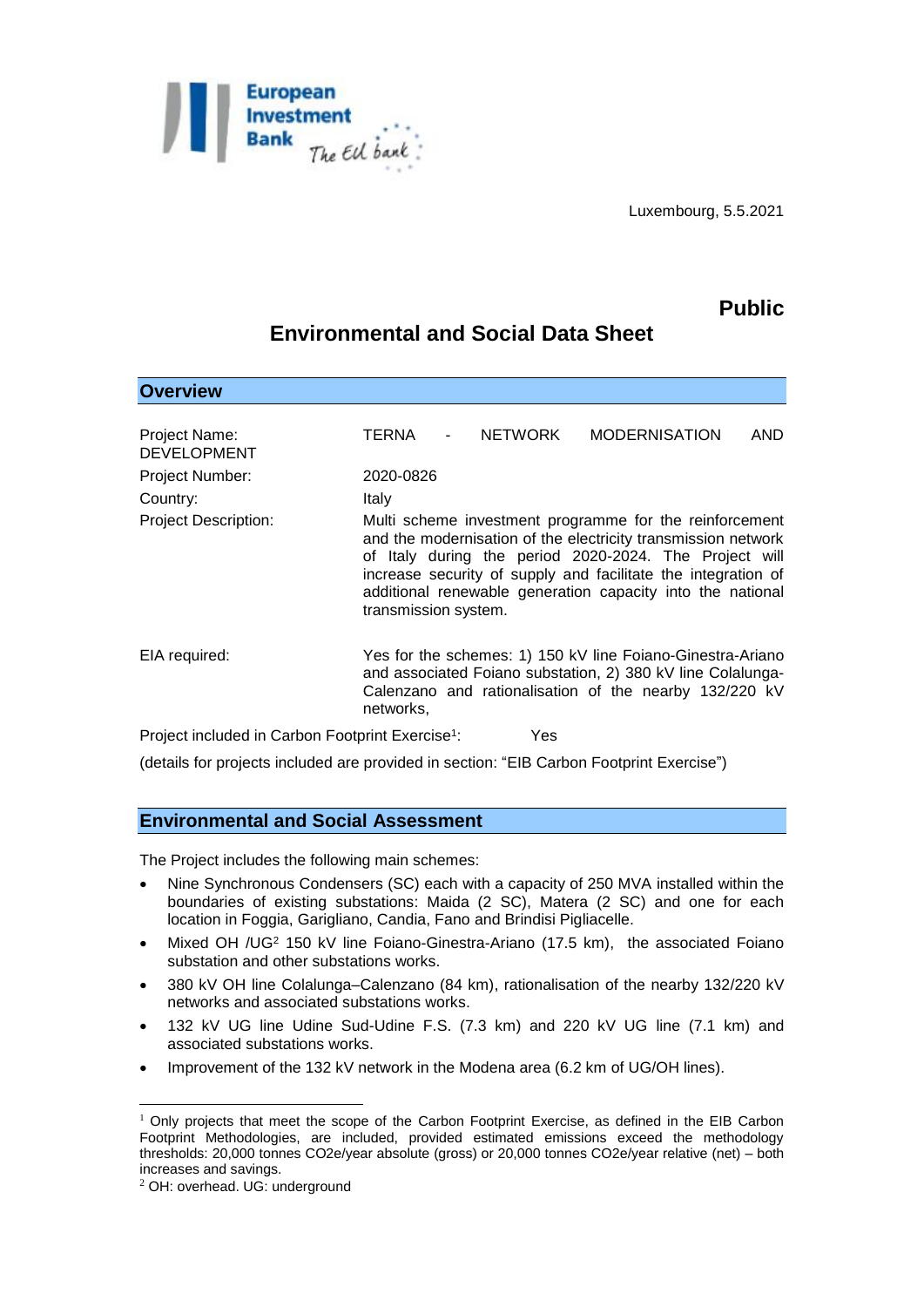

- Improvement of the Alto Bellunese network comprising 4.6 km of 220 kV OH lines and 23.2 km of 132 kV UG lines.
- Improvement of the network in the Penisola Sorrentina including the 150 kV line Solofra Mercato San Severino (10 km of UG cable, 5.5 km of OH line) and the extension of Torre Annunziata substation.
- Extension of Roma Sud and Aprilia substations.
- Extension to 150 kV of Catania Nord 220 kV substation and associated 150 kV UG connections (13 km).
- Installation of a 132 kV UG cable in Colle Salvetti substation (500 m) and associated substation works.
- Extension to 132 kV of Schio 220 kV substation and associated 132 kV connections (7km OH, 8 km UG).

### **Environmental Assessment**

1

The 380 kV, 84-km long OH line Colalunga–Calenzano and the rationalisation of the nearby 132/220 kV networks fall under Annex I of Directive 2014/52/EU amending the EIA Directive 2011/92/EU. It underwent an Environmental Impact Assessment, including an integrated Appropriate Assessment<sup>3</sup>, and was granted favourable EIA opinion by the Ministry of Environment with the Decision D.M. 275 dated 17 November 2014.

Other Project schemes fall under Annex II of the EIA directive leaving it to the competent authority to determine whether or not an Environmental Impact Assessment (EIA) is required. Based on the EIA screening criteria set-out under National legislation, only the Project scheme involving the erection of the 150 kV line Foiano-Ginestra-Ariano and associated Foiano substation underwent a full EIA and was grated favourable EIA opinion by the Regione Campania with Decision n° 440 dated 26/03/2014 .

The remainder Project schemes comprising substations works and short OH/UG lines falling below the national EIA screening threshold set out according to article 4(3) of the EIA Directive did not undergo either an EIA-screening or an EIA. They have however been subjected, as appropriate, to environmental analyses (e.g. landscape, archaeological assessments, appropriate assessment) in the process for the authorization to build and operate.

The environmental impact analyses carried out and the favourable opinions issued by the relevant competent authorities indicate that, subject to the implementation of appropriate mitigating measures, no significant impacts are expected to result from the construction and the operation of the Project schemes. Additionally none of the Project schemes would adversely affect the integrity of any European site on view of the site's conservation objectives.

Environmental considerations have been incorporated in the design of the Project schemes from the earliest stages. Lines routes and substations locations have been selected so to minimise as much as possible proximity and crossing of human settlements, sensitive areas,

<sup>&</sup>lt;sup>3</sup> The transmission line will interfere directly with the following Sites of Community Importance (SCI) and Special Areas of Conservation (SAC): Gessi Bolognesi, Calanchi dell'Abbadessa for 4 km (IT4050001), Monte dei Cucchi Pian di Balestra for 2.3 km (IT4050032), La Martina Monte Gurlano for 3.5 km (IT4050015), Monte Morello for 5 km (IT5140008) and Passo della Raticosa, Sassi di San Zenobi e della Mantesca for 3.2 km (IT5140001).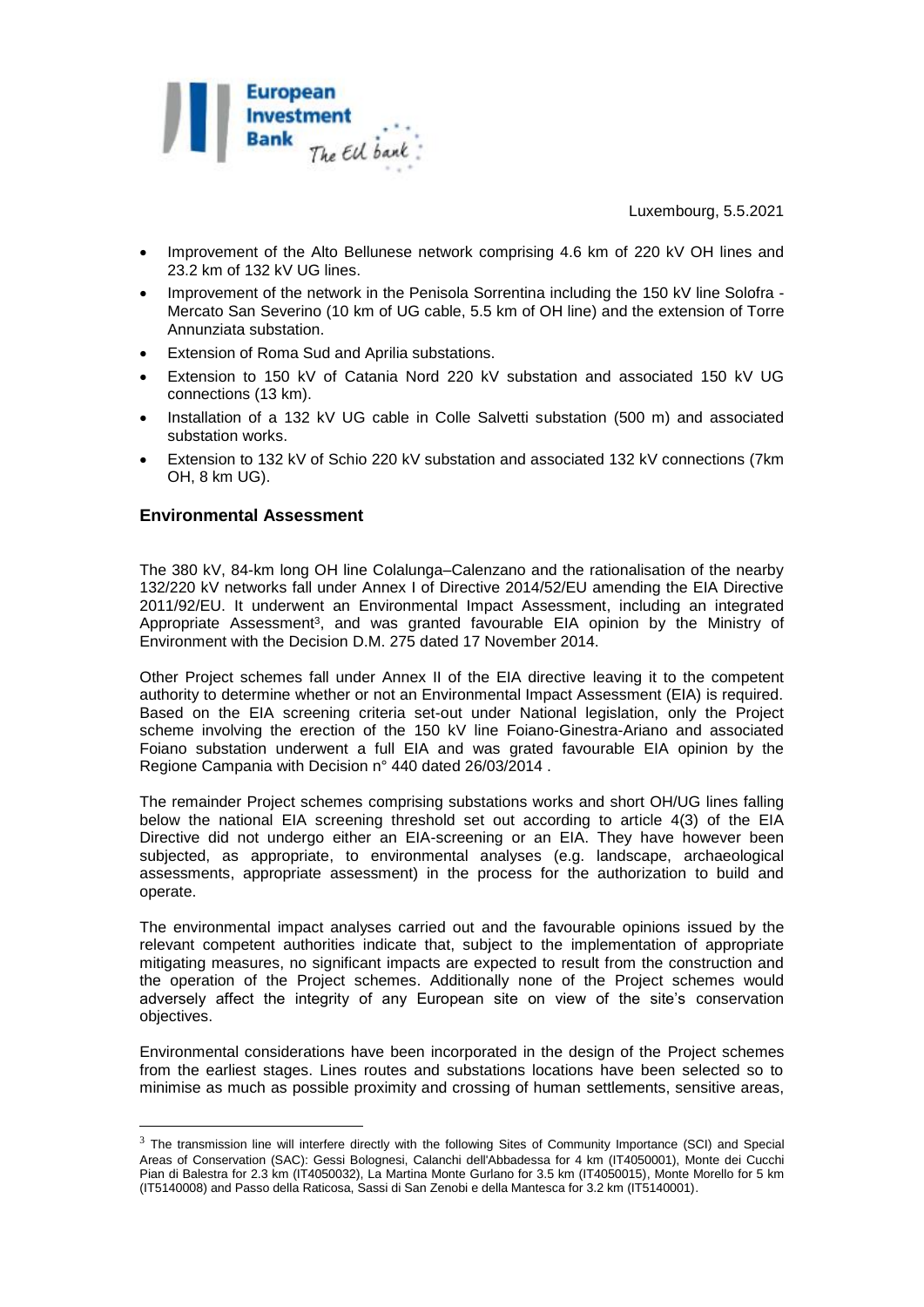

and hydrogeological risk areas. All schemes have been designed to comply with EMFs exposure limits and corona audible noise limits.

Further to that, appropriate mitigating measures have been planned and will be implemented to minimise the impacts of the Project schemes. These include containing noise, dust vibrations and traffic disruption during the construction works, proper management of soil and aggregates resulting from excavation, minimising felling and trimming of trees, visual impact mitigation, routing underground cables in certain sections, cable markers to avoid bird collisions and, as necessary, realising compensatory plantations and relocating quality trees. Furthermore, tubular supports were considered mandatory in certain areas of the Colalunga-Calenzano line to minimise the impact.

The Project is expected to provide positive environmental impacts by supporting the connection and higher penetration of renewable energy generation into the Italian electricity grid, ultimately enabling investments that reduce air pollution and CO2 emissions.

#### **Social Assessment, where applicable**

The Project is expected to provide short-term positive socio-economic impacts in the form of temporary employment opportunities.

The compensation process is well defined in the Italian legislative structure, mainly D.P.R. n° 327/2001 and relevant jurisprudence that define the compensation for expropriation or easement. The law describe that compensation is necessary in accordance to the type of land, the agricultural production and includes compensation for damages during construction.

The Promoter is Health & Safety ISO 45001 certified regarding occupational health and safety (OH&S) to proactively improve its OH&S performance in preventing injury and illhealth.

#### **Public Consultation and Stakeholder Engagement**

The consultation process of the subcomponent regarding the upgrade of 380 kV Colunga – Calenzano involved two regions (Emilia Romagna and Toscana) plus 12 municipalities, for a total of 90 meetings performed. During the authorisation process further 54 meetings have been performed including relevant Ministries.

The public was invited to participate in the process, with notices on major national and local newspapers and in the public authorities' website. The period to file comments and observation was 60 days. The observation received could be grouped in the main areas: genera observation, level of electromagnetic fields, impact on tourism, hydrogeological impact, analysis of alternatives and value of land in subproject proximity. The observation produced were considered and in some cases resulted into changes of design while in other cases led to further analysis and studies.

#### **Other Environmental and Social Aspects**

The Promoter has Environmental certification according UNI EN ISO 14001:2015 and BS OHSAS 18001:2007 that sets out the requirements for an environmental management system to improve the environmental performance through more efficient use of resources and reduction of waste.